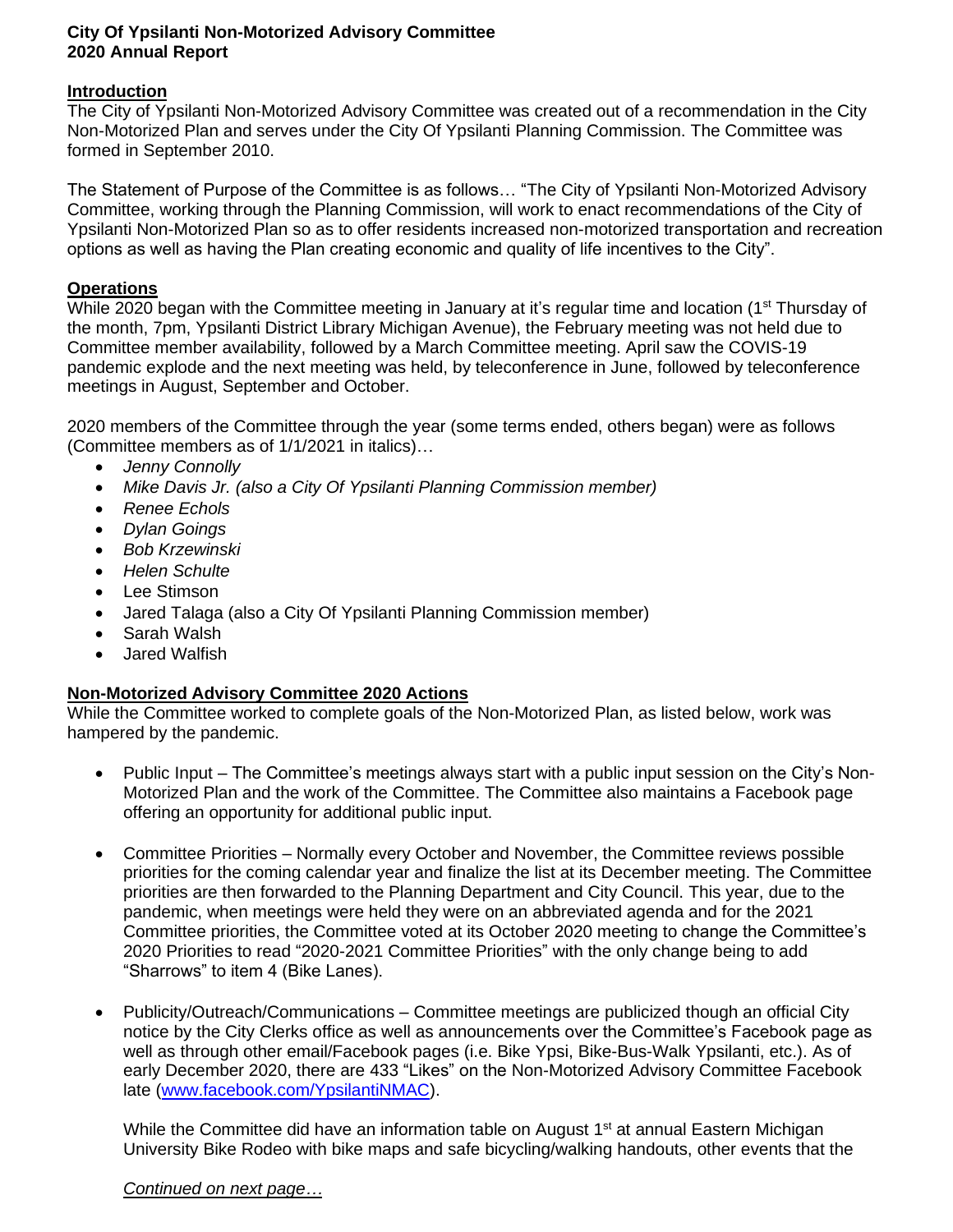Committee usually appeared at were cancelled due to the pandemic. These cancellations included the Ypsilanti Earth Day Festival (April), Bike Ypsi Spring Ride (May), Parkridge Festival (August) and the downtown Halloween Festival (October). Also, besides sending reminders to neighborhood groups over social media about the City's sidewalk snow removal ordinance requirements, reminders are also sent indicating vegetation must be trimmed back so as to not block sidewalks during summer weather.

- City Meetings Members of the Committee met with, had telephone conversations with, or had as guests at Committee meetings, staff from the Planning Department (Andy Aamodt) and Public Services (Ron Akers, Bonnie Wessler) for input and updates. Also, Committee members attended numerous City Council and Planning Commission meetings throughout 2020 to support nonmotorized projects. City Council member (and Ypsi Bike Co-Op volunteer). Steve Wilcoxen, volunteered to be a City Council member liaison to the Committee.
- Snow Removal In the winter months the Committee mounted a campaign to educate area residents, thorough social media and its Facebook page, about the need to shovel sidewalks as required by City ordinance and how to report problems using "Report An Issue" (ClickFix) on the City web page. The Committee timed media actions to that of just prior to major snowfalls with information sent to all City neighborhood groups on Facebook and NextDoor.
- City Non-Motorized Plan The Committee continued to work with the City Planning Department to update the City's Non-Motorized Plan and expects the process to be complete in mid-2021.
- Sidewalk curb cut inventory & improvements In June 2020, the Committee completed an initial priority list for curb cuts assembled from Committee member input, public input through social media and also site visits. The priority list was forwarded to the Public Services Department as well as the Planning Commission and City Council. The Committee is planning on updating the curb cut list annually with a deadline of June 1<sup>st</sup>.
- Bike Friendly Community & Walk Friendly Community status The City officially became a League of American Cyclists "Bike Friendly Community "at the Bronze level in late 2017 with the award being for a four-year period. The Committee plans to start work in 2021 to apply for a renewal of its Bike Friendly Community award. The Committee plans to resubmit the Walk Friendly Community once the Non-Motorized Plan is updated.
- Bike Friendly Business program The Committee, with the support of the Downtown Association of Ypsilanti, continued to sign up participants for a local Bike Friendly Business (BFB) program as a way to promote active and healthy lifestyles for employees and customers in the Ypsilanti area. The campaign will honor corporations, organizations, associations, government agencies or non-profit groups located in Ypsilanti that actively promotes bicycling for transportation, recreation, exercise and sport. Business participants receive a BFB window sticker and are listed on the Bike-Bus-Walk Ypsi [\(www.bbwypsi.org\)](http://www.bbwypsi.org/) web site.
- Bike Lanes With the completion of bike lanes along Cross Street from the water tower west to the western City limit, the Committee has been a party in an effort initiated with the Washtenaw Bicycling & Walking Coalition to improve bicycle facilities along Cross/Prospect from Ypsilanti to Ann Arbor. An initial online meeting was held on November 16<sup>th</sup> with more meetings planned for the future.
- The Committee continues to promote, through social media to neighborhood groups, the City's "Speeding Concerns" web page - <https://cityofypsilanti.com/699/Speeding-Concerns> - that gives the process for citizen petitioning to have traffic calming (such as signage, pavement markings, speed bumps) on a specific street section.
- Three-Foot Passing Law In the spring of 2020, the Committee placed basic information on the Mayors Newsletter and the Committee Facebook page about the Michigan 3-foot bicycle passing law that took effect in September 2018. The Committee plans to conduct a safe biking drive every upcoming April and May.